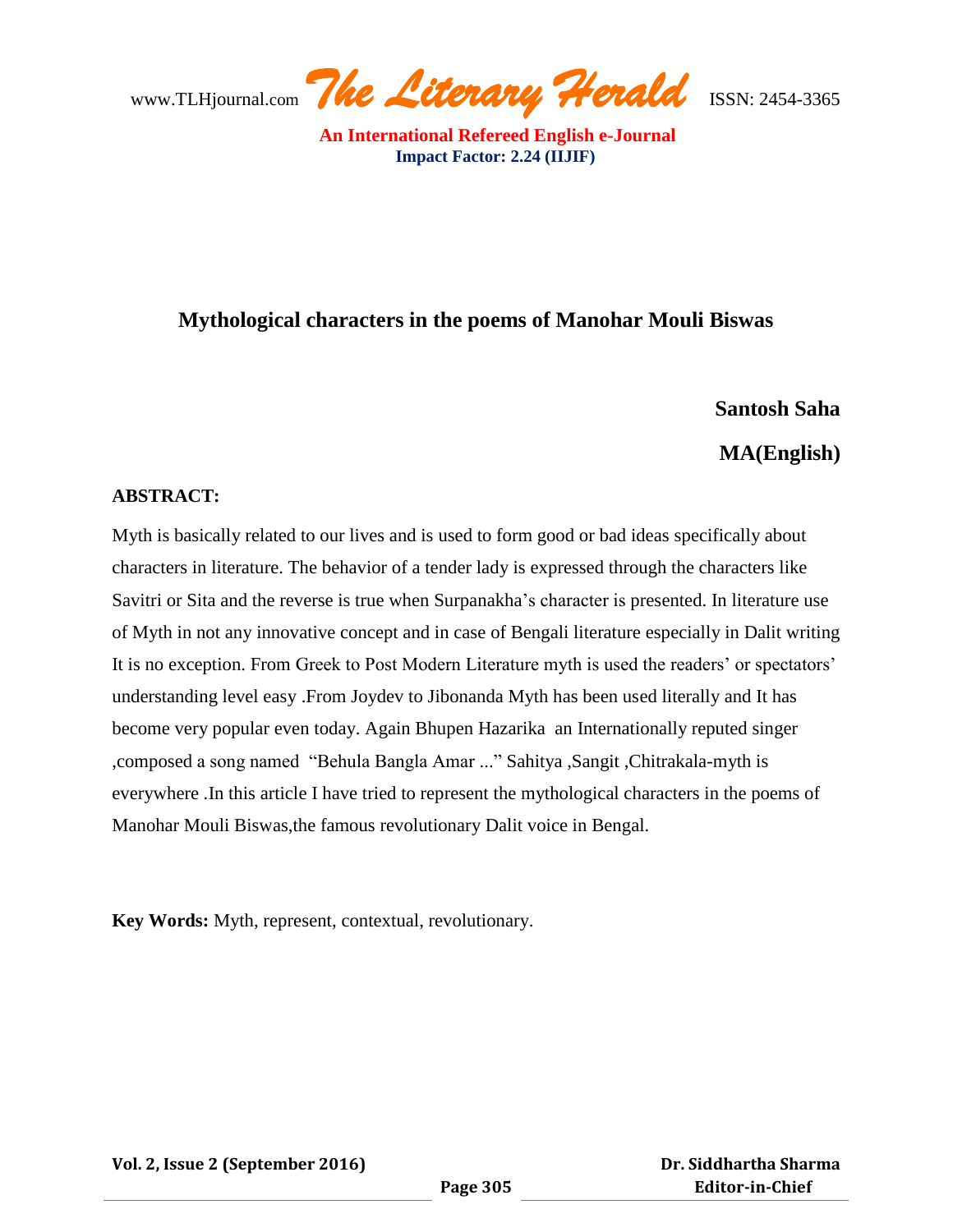www.TLHjournal.com *The Literary Herald*ISSN: 2454-3365

## **Mythological characters in the poems of Manohar Mouli Biswas**

### **Santosh Saha**

**MA(English)**

INTRODUCTION:

 Ideal characters are given importance in literature and these characters are basically Aryan characters. They have been presented as symbol of auspicious and tenderness. They are our ideal, our real life hero. Honesty, Love, Respect, Generisity, Civalry are presented through these characters. On the other hand there are some characters like Surpanakha, Ravana Mahisasur etc representing negative qualities like inauspicion hatred disgust Danava.And such characters inspite of having brevity and energy are deprived of our sympathy and expected to be defeated by the others .But after Michael Madhusudan Dutta a revolutionary and constructive change came. While India was under British Rule,"Adwija Chandal" , ie all Indians ( from upper caste to lower caste)were non Aryans(kala aadmi).So in spite of having muscle power and pure love towards the country, the indigenous were downtrodden-from this realization, the concept of caste discrimination came. In Meghnadbodh Kavya,Indrajit is a non Aryan character. Michael Madhu Sudan Dutta saw it from a new perspective. He did not want to under estimate Sita.More or less after a long gap we got the poet Manohar Mouli Biswas in this line. The portrait of non Aryan character has been done in a unique flavourby Mr. Manohar Mouli Biswas in his poems. In Ghatotkachch andHidimba:A Dialogue is a fine example of a different taste. During the Kurukshetra War Ghatotkachch was invited to fight in favour of Pandava. Ghatotkachch informed his mother about the war and made a discussion about the war.That discussion shows both Ghatotkachch and Hidimba as son and wife respectively deprived of Bheem"s love and kingly status. Manohar Mouli Biswas is very honest and revolutionary in his portrait of Ghatotkachch:

Never had a loving word

From her husband

Am son of king, tell me why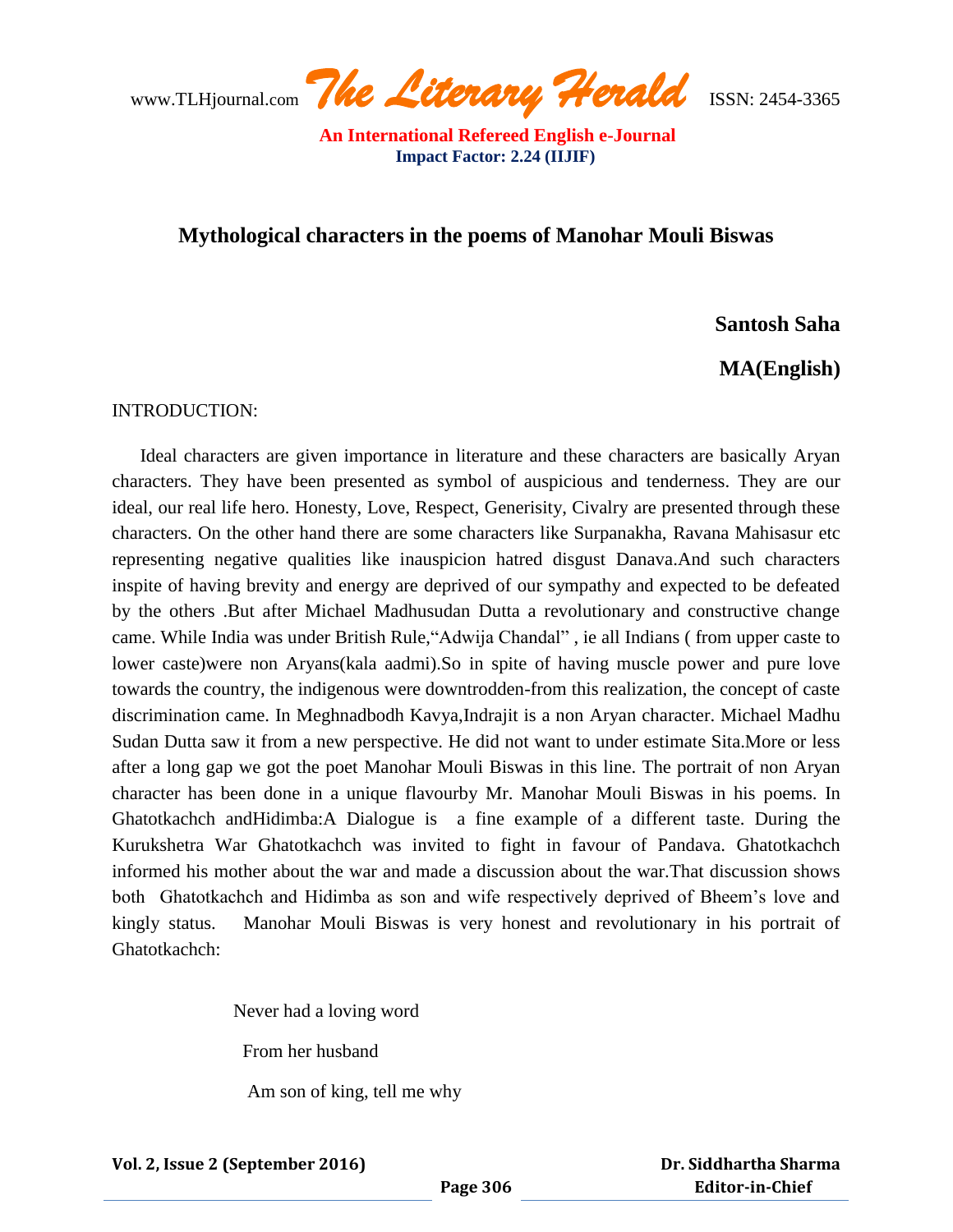www.TLHjournal.com *The Literary Herald*ISSN: 2454-3365

I remain in the home of my maternal

Grandfather

Abandoned by my Kin?

When Hidimba heard of Kurukshetra war, she as an ideal husband- loving typical Indian wife advises her son Ghatotkachch:

> I,your mother plead before you Listen to me –my husband is in danger Prepare yourself Prepare yourself to go war For your paternal Kin.

 But Ghatotkachch"s mind is full of suspension. He knows very well that he will fight against Karna.Both Karna and Ghatotkachch are deprived of Aryan and Aryan society-Ghatotkachch is deprived of Father's love and Karna of Mother's love. To satisfy the Arya both the non-Aryans are fighting each other.Mr. Biswas clearly admits that this is nothing but "suicidal war."The same realization is felt in'Lohar Byatha'( pains of Iron)by Jatindranath Sengupta .He asked his mother if She had entertained love and respect from her Aryan husband. This is a burning and eternal question even today. The dalit women are tortured and consumed by the non dalits.He repeatedly asks his mother:

> Were you not raped? Were you not defiled? Were you not dishonored?

As a representative of the downtrodden non- Aryan (now dalit) society, he wants to forget caste discrimination that is between Aryan and non Aryan, between upper caste and lower caste:

> Ma, you told me to forget The divisions between Aryan and non Aryan I want to forget But who allows it?

 **Dr. Siddhartha Sharma Editor-in-Chief**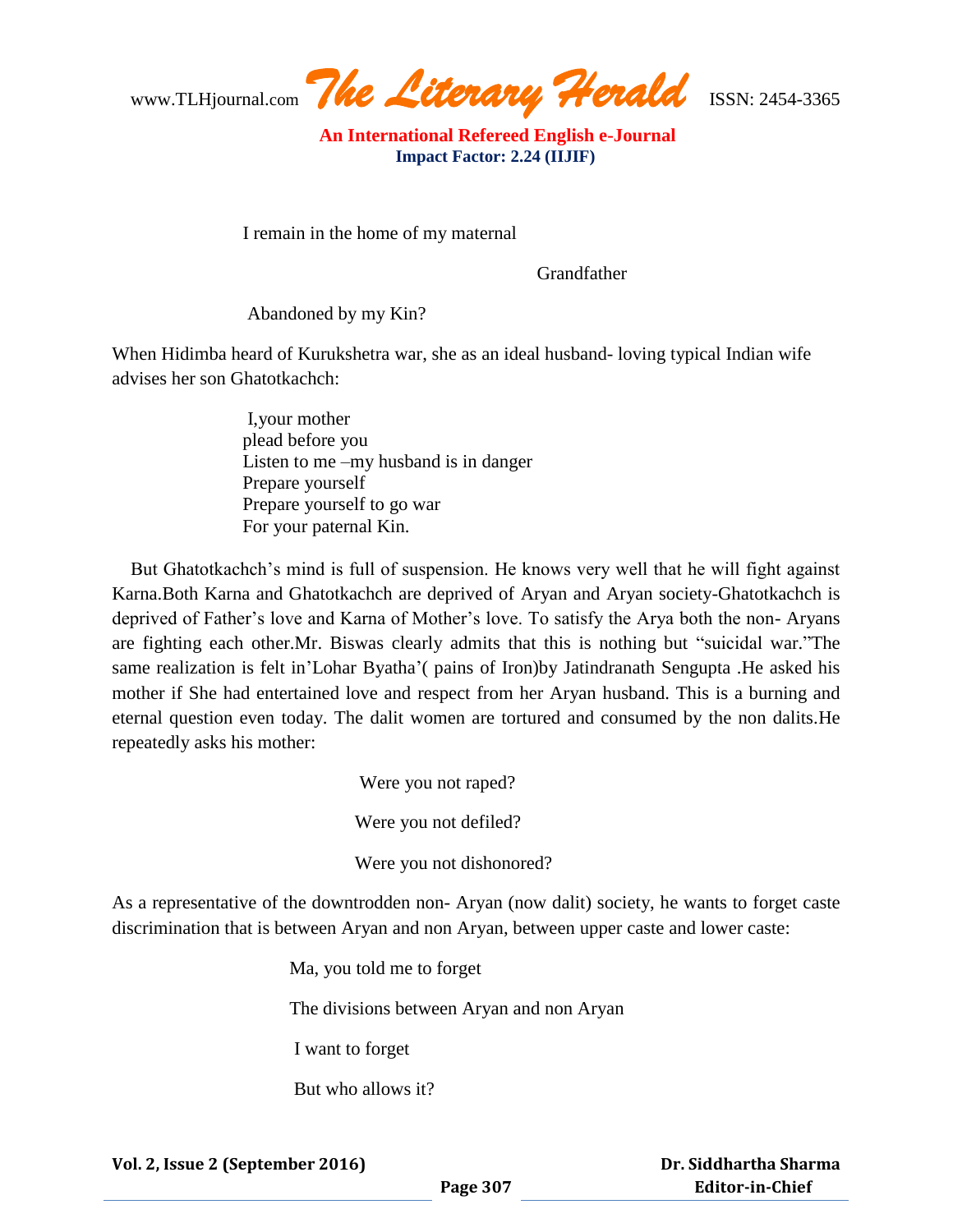www.TLHjournal.com *The Literary Herald*ISSN: 2454-3365

By swallowing the history of his mother's deprivation, he is keenly interested to fight. But he asked a question to his mother: "Shall I go to war?"...He told his mother that "this is a difficult war the earth presents/The deprived fight against the deprived…"Kurukshetra war is a war against injustice. But Ghatotkachch and his mother is deprived of their " dear" father,Bheem.Now the eternal question is: Which partisan he will take in Kurukshetra War?In the poem Mr. Biswas puts so many questions in Ghatotkachch"s lips ,but Hidimba like typical Indian mother admits:

> Forgive your unfortunate mother, I know not-I know nothing Only this That I am your mother and you are my son.

 Like Michael Madhusudan Dutt, Mr. Bisaws presents non Aryan characters in a new flavor especially to the deprived downtrodden dalit readers. In spite of having upper caste origin , Ghatotkachch will remain deprived forever. The pangs and sufferings of Ghatotkachch will influence the dalit readrers.Here is the poet"s success.

Again the similar theme is treated by Mr. Biswas in his poem, "I shall go to war." It is actually a brief edition of the dialogue between Ghatotkachch and Hidimba .In this poem he admits unhesitatingly "the old fashioned myth":

"Father is Heaven. Father is Religion." (I shall go to War)

He also questions about his mother"s dignity.Inspite of having all the qualities like brevity, physique, honesty, chivalry etc, why he did not get the status of a great Arya Dynasty. Injustice of religion becomes prominent here when he says:

> Even today flash like thunder Breaking the air into pieces Slicing it into halves I am not a Babrubahan! I am not a Abhimannu I am a child…. (I shall Go to War )

Ghatotkachch asked his mother Hidimba why he will go to fight in favour his father who did not favour his sonbecause he was the son of a non Aryan mother. Hidimba did not receive the status of a legal wife in the palace in spite of being the "incarnation of love" in her heart .Therefore, he asked his mother that he is unintentional to fight in favour of his father,Bheem .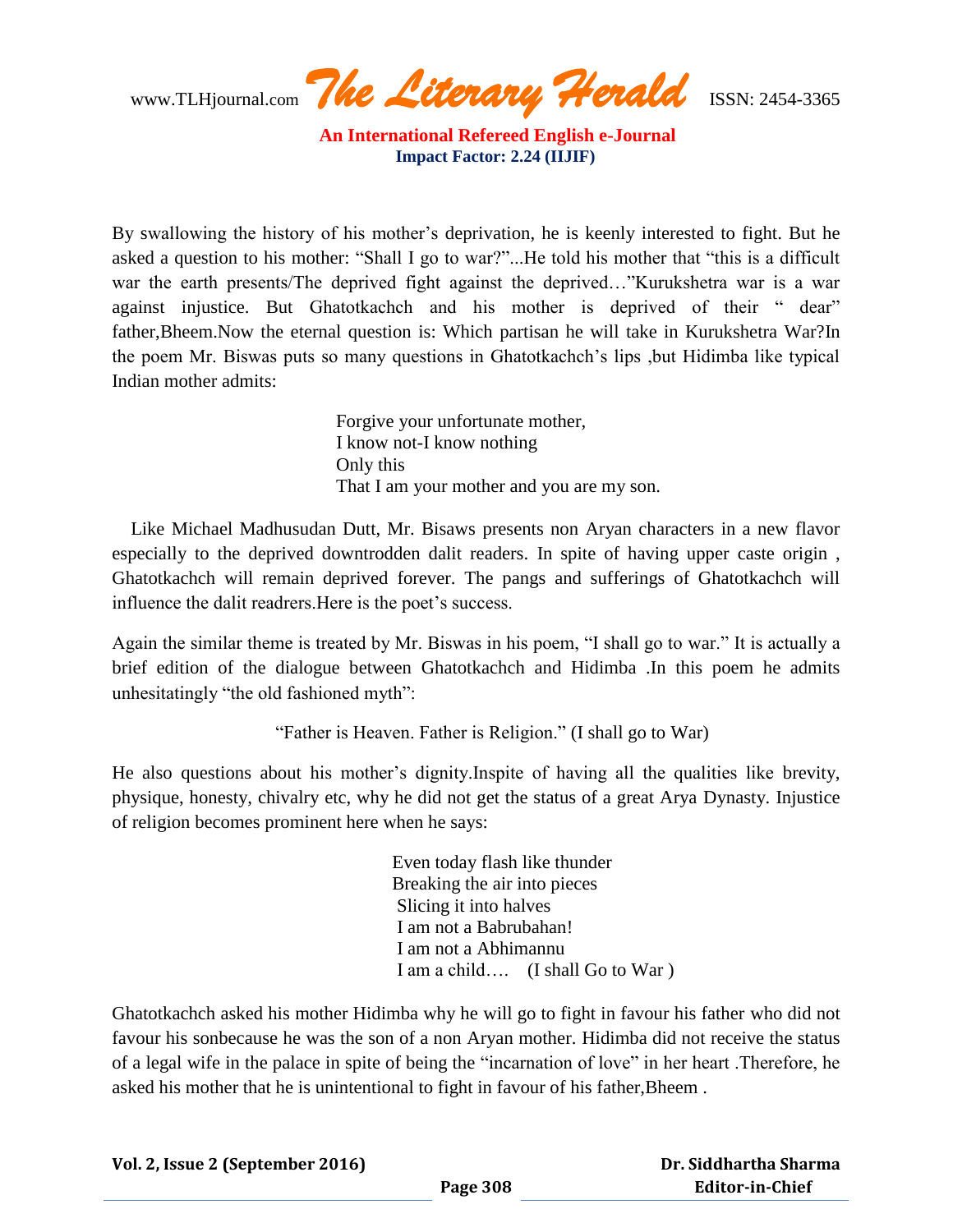www.TLHjournal.com *The Literary Herald*ISSN: 2454-3365

Inspite of being members of sudra Dynasty the great poet Valmiki and Krishna Dwaipayan Vyasdeb established themselves for their own talent and qualities. The poet Manohar Mouli Biswas presents this in his poem "Smritir Jagoran." Again,in " Bodlir Chakri" the poet shows his keen interest towards the Manosamongal/mythological characters like Behula-Lakshmindar. In "Tilak" injustice of Dronacharya towards Eklavya is inculcated by Manohar Mouli Biswas. In " Valmiki" the poet enquires which " artistic principles" he follows when he writes The Ramayana. But the great poet exposes with praise the Aryan character.On the other hand , he presents the non Aryan characters tiny, dishonest and sometimes as demon.What Ravana did is a punishable offence but Lakshman too is no exception.Lakshman also committed a great offence by hitting Surpanakha.Ravana just made a protest,though offensive.Here Manohar Mouli Biswas is very unique and honest to represent his characters.But Valmiki did not give importance the Sudra characters though " the blood that flowed" through his veins "was that of Sambuka."Here dalit poet Manohar puts a question:

In the killing Sambuka your pen

Did not tremble even for a moment? (Valmiki)

Not only the poet ,but also the whole universe admits genius of Valmiki as a sudra born poet.But the Sudra remains undignified in his epic.In the post modern scenario Valmiki is still alive even today:

> O Valmiki,great poet, Even today you are a great poet To the all people of India! (Valmiki)

 In this respect he reminds/recollects Manusanhita in his poem " Manobotar Biruddhe"(Against Humanity).The poet mentions fourteen Brahnims who transformed the Sudra community into servant forever. For this reason in Jhilimili Field, the pangs and agonies of Ulupi , Hidimba, and Surpanakha are felt to all the conscientious and discriminating readers. Love and affection is a natural quality of human beings but being the members of Sudra society some of them are repudiated and jilted and some are used. Again,in " Bodlir Chakri" the poet shows his keen interest towards the Manosamongal/mythological characters like Behula-Lakshmindar. In "Tilak" injustice of Dronacharya towards Eklavya is inculcated by Manohar Mouli Biswas.

In jatayu"s telling a tale, the poet Manohar Mouli Biswas is very minute in his representation of characters. Jatayu puts a question that Upper caste (Aryan characters) may

**Vol. 2, Issue 2 (September 2016)**

 **Dr. Siddhartha Sharma Editor-in-Chief**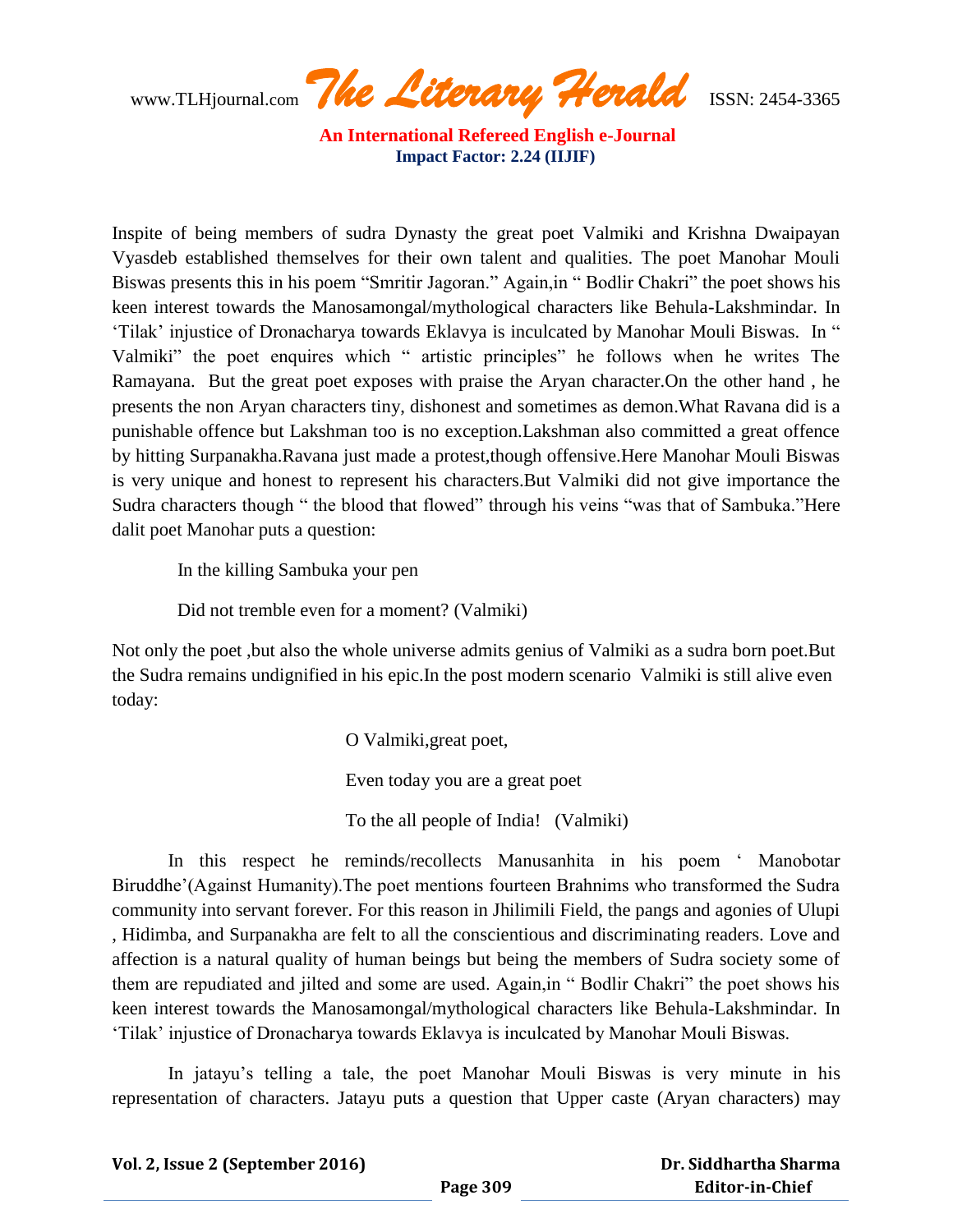www.TLHjournal.com *The Literary Herald*ISSN: 2454-3365

perform crime but they are not criminals. The poet presents the pangs and agonies of the dalit society. As a representative of the non Aryan civilization,Jatayu did not support the incident like snatching of Sita whom Ravana ,another non Aryan , unethically snatched.As a result of this protest,his hirings had been slashed.The poet Manohar Mouli Biswas has reproduced a part of the old and universal Ramayana.A powerless feeble and of slashed winged bird Jatayuadmits Sita did not face any kind of harassment while she was forcefully driven by Ravana.Inspite of that Jatayu tries to protect Sita as per his ability and castigates Ravana"s misdeed.What Jatayu realizes Lakshman did not: Love is nothing but Nature"s call .Surpanakha being young and beautiful lady besowed her love to Lakshman:

If , in natural urge from heart , bestowed her love

To Lakshman the attractive youth in her eyes, (Jatayu"s telling A Tale)

In love acceptance and rejection are very common and natural incidents. But the method of denial is very shameful.Lakshman may or may not accept Surpanakha"s love. But as a member of the civilized society he should not follow that way .Therefore the poet expresses his sorrow and hatred for Lakshman. This denial is not simply a denial of love rather it's a question of ego:

Certainly in Thy soul, thou stored massive hatred

For low –castes

Thou impudent audacity reached to that extent.

Everybody should express respect and gratitude for ladies .But Lakshman lacked that civalry.He physically harasses Surpanakha because she belonged to low caste. On account of "impudent audacity", he did not hesitate to chop her (Surpanakha"s) nose with the sharp weapons.And finally Jatayu admits the age old system even today:

In the hills and forests, still persists the region

Of those ill-powers.

#### **CONCLUSION:**

 As a member of dalit, downtrodden society / class Manohar Mouli Biswas is ready and conscious enough to inculcate a realistic and live telecast of their daily life through his mythological characters and pinpoints the pain and agonies of caste discrimination. On account of being non Aryans these characters remain deprived and untouched to the age old readers and